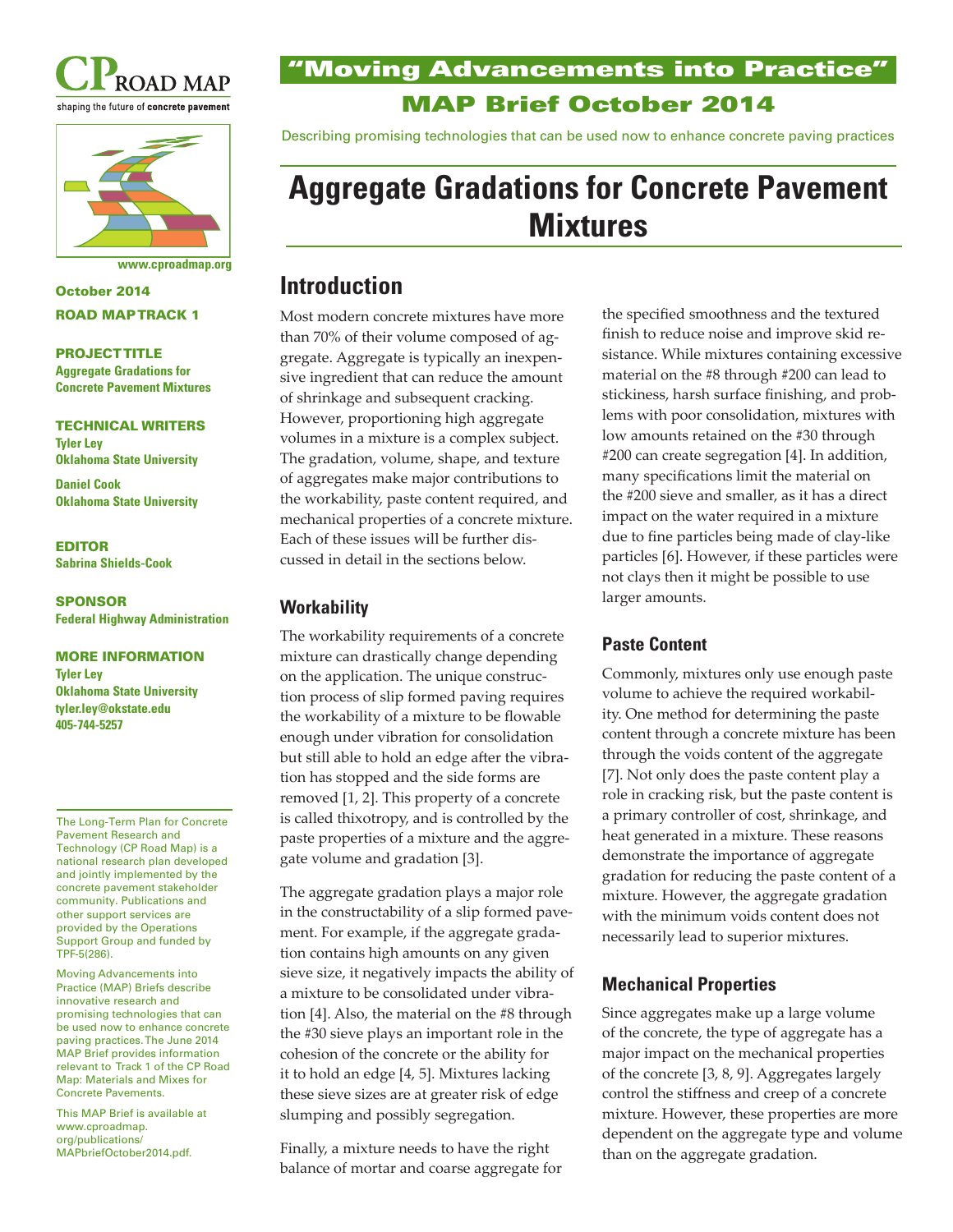### CP Road MAP Brief October 2014

One mechanical property of focus for concrete producers is the compressive and flexural strength of the concrete. This parameter is primarily controlled by the water/cementitious materials (w/cm) ratio of the paste and the type and volume of the aggregate. The aggregate gradation does play a minor role in determining the strength of concrete through modification of the amount of interfacial zone around aggregates, increased aggregate interlock, and relative stiffness of the paste to the aggregate.

# **How do I find a good gradation?**

Much work has been done to take the information from a sieve analysis and develop methods and tools that help users better understand the gradation and provide insight in how the gradation affects concrete performance. However, not all of these tools have proved useful when applied in the field. A more detailed description of several approaches and their importance is discussed below.

# **Gap-Graded vs Well-Graded**

Discussion has long circulated about the performance difference between gap-graded and well-graded aggregate systems [3, 4, 5, 8, 9, 10, 11, 12]. Both of these terms are broad expressions that do not have well defined meanings. Well-graded aggregate systems are interpreted as gradations with a uniform amount of material retained on adjacent sieve sizes. These mixtures can be used to produce workable mixtures with reduced paste contents and tend to obtain lower voids content of the combined aggregate gradation [9]. However, mixtures with the idealized grading do not always show superior performance [3, 4, 9, 10].

Gap-graded aggregate systems have low and high amounts retained on a given range of sieve sizes. Recent work has suggested that high amounts (> 20% retained) on a given sieve size has a significant impact on workability, while having low amounts did not drastically impact workability [4]. However, most of the literature agrees that a range of gradations can be used with little effect on the performance of the concrete [3, 4, 9, 10].

# **Maximum Nominal Aggregate Size**

Historically, it has been suggested that one should use the gradation with the largest maximum nominal aggregate that is available and constructible in a concrete mixture. It is suggested that when the aggregate with maximum size of aggregate is used, then less water (or paste) will be required to achieve a given workability. While this may be commonly used in practice, the use of larger aggregate sizes does not guarantee improved workability [4]. The use of a larger maximum nominal aggregate size expands the number of sieves sizes and can help reduce high sieve size amounts for

### **Coarseness Factor Chart**

The Coarseness Factor Chart (figure 1) developed by Jim Shilstone, Sr. is an empirical approach to aggregate proportioning based on his experience in producing lean concrete mixtures with acceptable workability and reduced segregation [11, 12]. The Coarseness Factor Chart plots two different parameters that help divide a combined aggregate gradation into coarse, intermediate, and fine aggregate sections. The Coarseness Factor represents the ratio of coarse to intermediate aggregate and the Workability Factor represents the ratio of sand and cement to coarse and intermediate aggregate.

> Coarseness Factor (CF) =  $(Q/R)*100$ Q= cumulative % retained on the 3/8" sieve R= cumulative % retained on the no. 8 sieve

Workability Factor (WF) =  $W + (2.5(C-564)/94)$ W= cumulative % passing the no. 8 sieve  $C=$  cementitious material content (lbs. /yd<sup>3</sup>)

The chart has been divided into five different zones that reportedly predict the workability of a mixture. Some states require that mixtures for slip formed pavements fall within a narrower



**Figure 1. Power 45 Chart (top) and Coarseness Factor Chart (bottom)**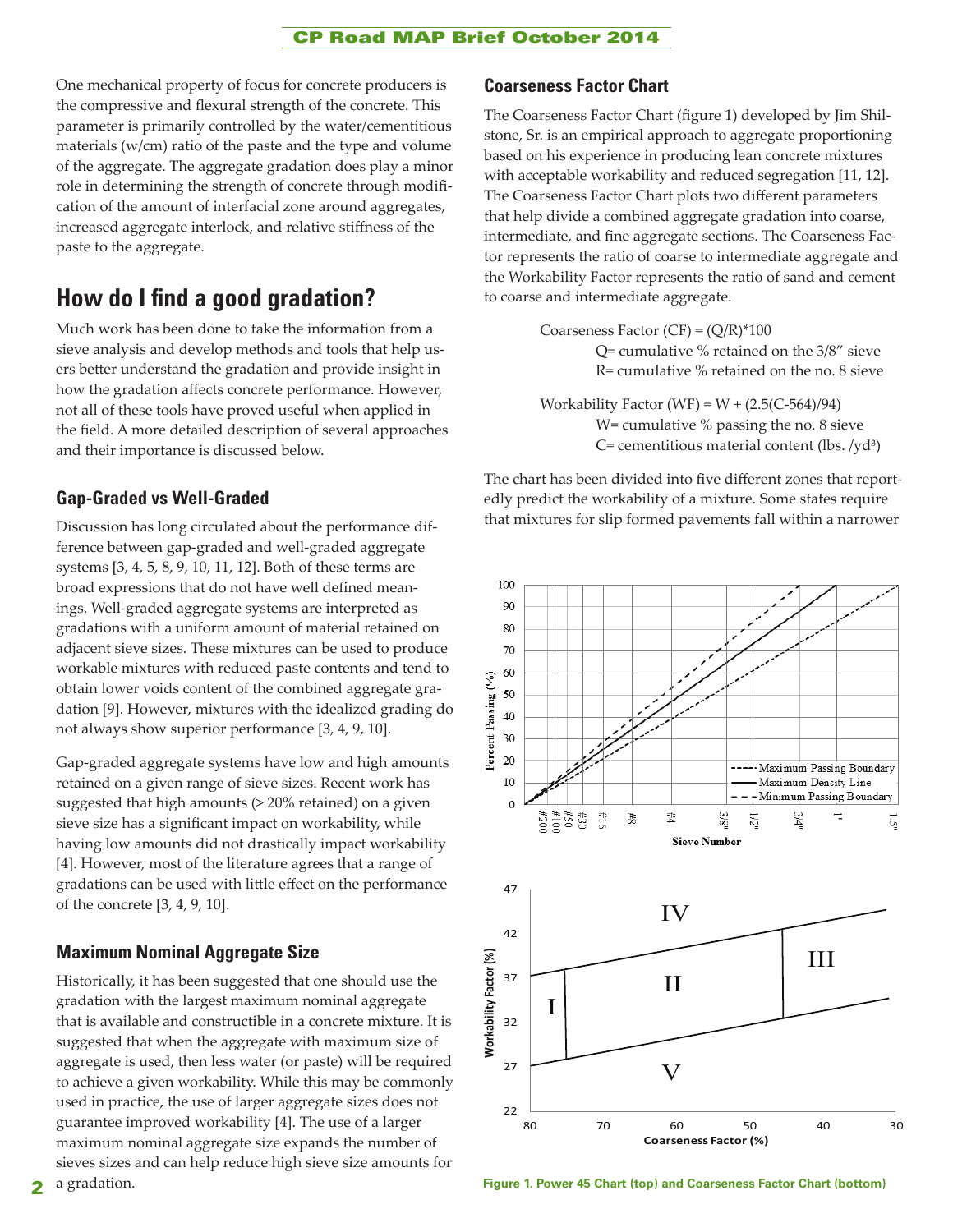#### CP Road MAP Brief October 2014

region within Zone II [5]. While some contractors report improved constructability, others have found challenges with mixtures at the exact same locations [4, 13]. This suggests that other criteria control the workability of these mixtures.

#### **Power 45 Curve**

In this approach (shown in figure 1), the gradation is plotted on the cumulative percent passing chart with the sieve sizes raised to the power of 0.45 [3, 14, 15]. Although a range of exponents have been proposed based on the characteristics of the aggregates, the use of 0.45 is the most common value [16]. Theoretically, a system lying on a straight line from the smallest to largest particles will achieve a maximum density [14]. Experience has shown that it is not always possible to stay on or above the line for particles smaller than #30 [4, 13]. Others have reported that systems too close to the line produce mixtures that are not workable [5, 10, 13].

### **Individual Percent Retained Chart**

Another graphical method for evaluating the distribution of a gradation is using the Individual Percent Retained Chart. This chart is commonly called the "8-18 chart" due to a minimum of 8% and a maximum of 18% required as gradation limits for sieves between 1" and #30; others have called it the "Haystack Chart" due to the results resembling a stack of hay [5]. This graph is useful as it allows the gradation to be plotted and the excessive or deficient amount of material to be easily observed. Recent research supported by field performance on the Individual Percent Retained Chart has led to the creation of the Tarantula Curve [4].

#### **Tarantula Curve**

A new set of limits for the Individual Percent Retained chart were developed by comparing the workability and aggregate gradation of more than 500 different mixtures with 8 different aggregate sources [4, 13]. Since the Slump Test has not been shown to adequately evaluate the workability of low flowable mixtures, a quick and inexpensive test was developed called the Box Test [2].

This test investigates the concrete's response to vibration while still being able to hold an edge after the vibration is stopped and the side forms are removed. Unconsolidated concrete is placed in a 1  $\text{ft}^3$  collapsible wood form and vibrated in a consistent manner. Next, the wood forms are removed and the sides of the concrete are inspected for excessive voids. If the sides have excessive voids, the mixture did not consolidate under the vibration and is not satisfactory. Also, the edges of the concrete can be inspected for edge slumping. Examples of satisfactory and unsatisfactory performance in the Box Test are shown in figure 2.

Based on comparing the workability impacts on aggregate gradation, a new set of limits for the Individual Percent Retained Chart were established with new upper and lower bounds that resemble the silhouette of a tarantula. The results also provide recommendations of the coarse sand amount needed for cohesion (the amount retained on the #8, #16, and #30 shall be greater than 15%) and fine sand for workability (between 24% and 34% retained on the #30 - #200). Also, a limit for the ASTM D 4791 flatness of the coarse aggregate has been proposed [4]. More information can be found at www.optimizedgraded.com.

When these results were compared to the gradations of hundreds of successfully placed lean concrete pavement mixtures in Minnesota and Iowa, there was agreement between the recommendations of the Tarantula Curve and the contractor-produced mixture designs. This suggests that, through trial and error, the contractors were finding mixtures with a number of different materials that closely matched the recommendations made by the Tarantula Curve (figure 3).



**Figure 2. The mixture in image A showed good performance and the mixtures in image B and C did not. Image A shows a mixture that showed good consolidation and no edge slumping. Image B shows a mixture with good consolidation and poor edge slumping. Vertical lines have been added to highlight the edge slumping. Image C shows a mixture with poor consolidation.**